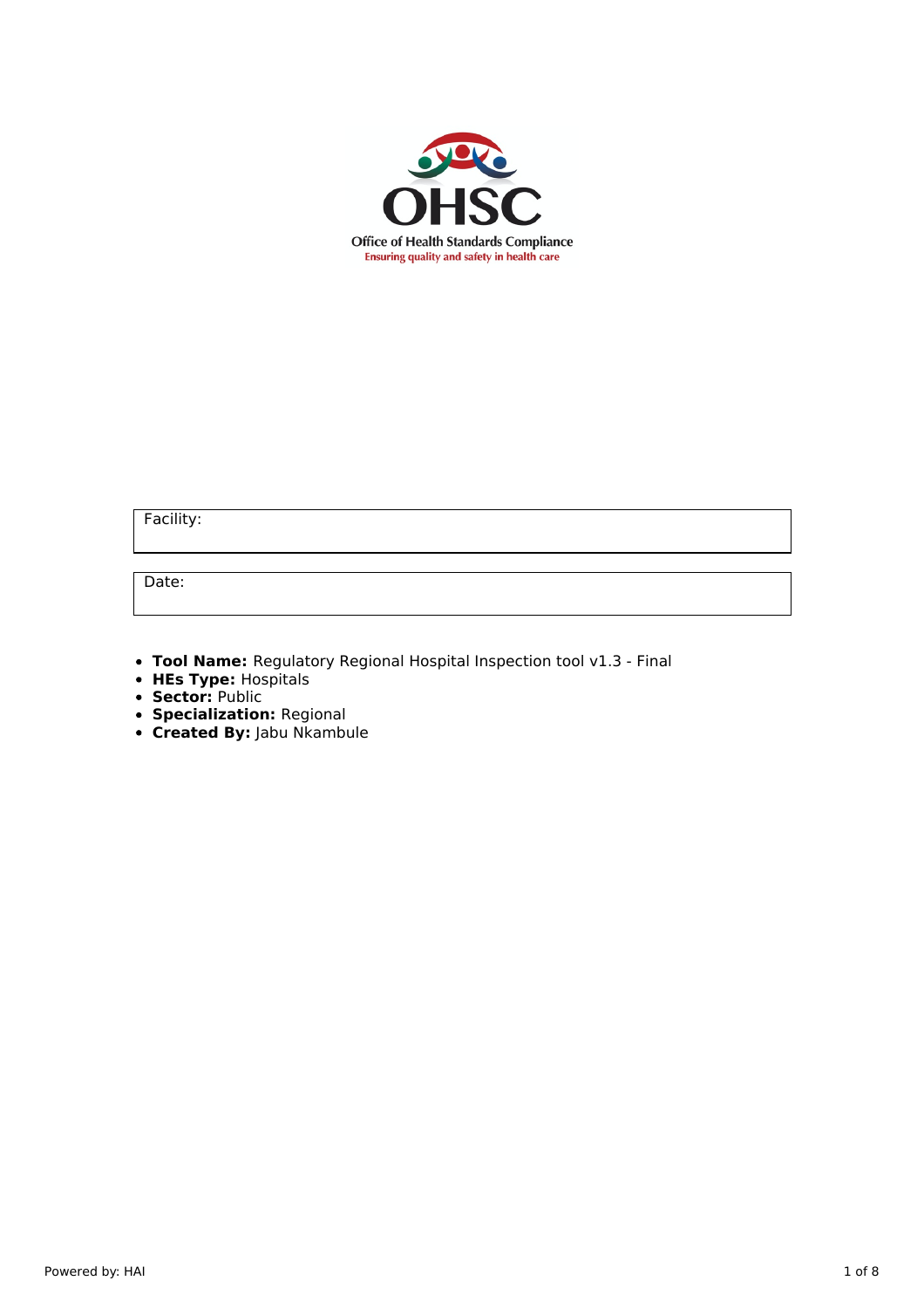# **27 Dietetics Services**

# **Domain 27.1 USER RIGHTS**

### **Sub Domain 27.1.1 4** User information

**Standard 27.1.1.1 4(1)** The health establishment must ensure that users are provided with adequate information about the health care services available at the health establishment and information about accessing those services.

#### **Criterion 27.1.1.1.1 4(2)(a)(ii) The health establishment must provide users with information relating to service opening and closing times.**

**27.1.1.1.1.1** Legible signage at the entrance to the unit indicates the days and times when services are offered.

### **Assessment type:** Observation - **Risk rating:** Essential measure

The service opening and closing times (where applicable) must be displayed at the entrance of the dietetics unit. The information must be legible. Not applicable: Where the health establishment does not have an on-site dietetics unit

| Score   Comment |
|-----------------|
|                 |
|                 |

# **Criterion 27.1.1.1.2 4(2)(a)(iv) The health establishment must provide users with information relating to the complaints, compliments and suggestions management system.**

**27.1.1.1.2.1** A complaints toolkit is available.

# **Assessment type:** Observation - **Risk rating:** Essential measure

Verify whether the complaint forms, box and poster are available at the health establishment. Score 1 if compliant and 0 if not compliant

| Score | <b>Comment</b> |
|-------|----------------|
|       |                |
|       |                |

| <b>Aspects</b>                                                                                                                                                                       | <b>Score</b> | Comment |
|--------------------------------------------------------------------------------------------------------------------------------------------------------------------------------------|--------------|---------|
| 1. Lockable complaints box is visibly placed in unit                                                                                                                                 |              |         |
| 2. Complaints box is fixed to wall or a flat surface                                                                                                                                 |              |         |
| 3. Official complaint forms in at least two commonly spoken<br>official languages are available next to the box or there is an<br>indication on the poster where to obtain the forms |              |         |
| 4. Standardised poster describing process to follow to lodge<br>a complaint is visibly displayed                                                                                     |              |         |
| 5. Poster on complaints is available in at least two official<br>languages commonly spoken in the area                                                                               |              |         |

# **Domain 27.2 CLINICAL GOVERNANCE AND CLINICAL CARE**

**Sub Domain 27.2.1 6** User health records and management

**Standard 27.2.1.1 6(1)** The health establishment must ensure that health records of health care users are protected, managed and kept confidential in line with section 14, 15 and 17 of the Act. **Criterion 27.2.1.1.1 6(2)(b) The health establishment must ensure confidentiality of health**

**records.**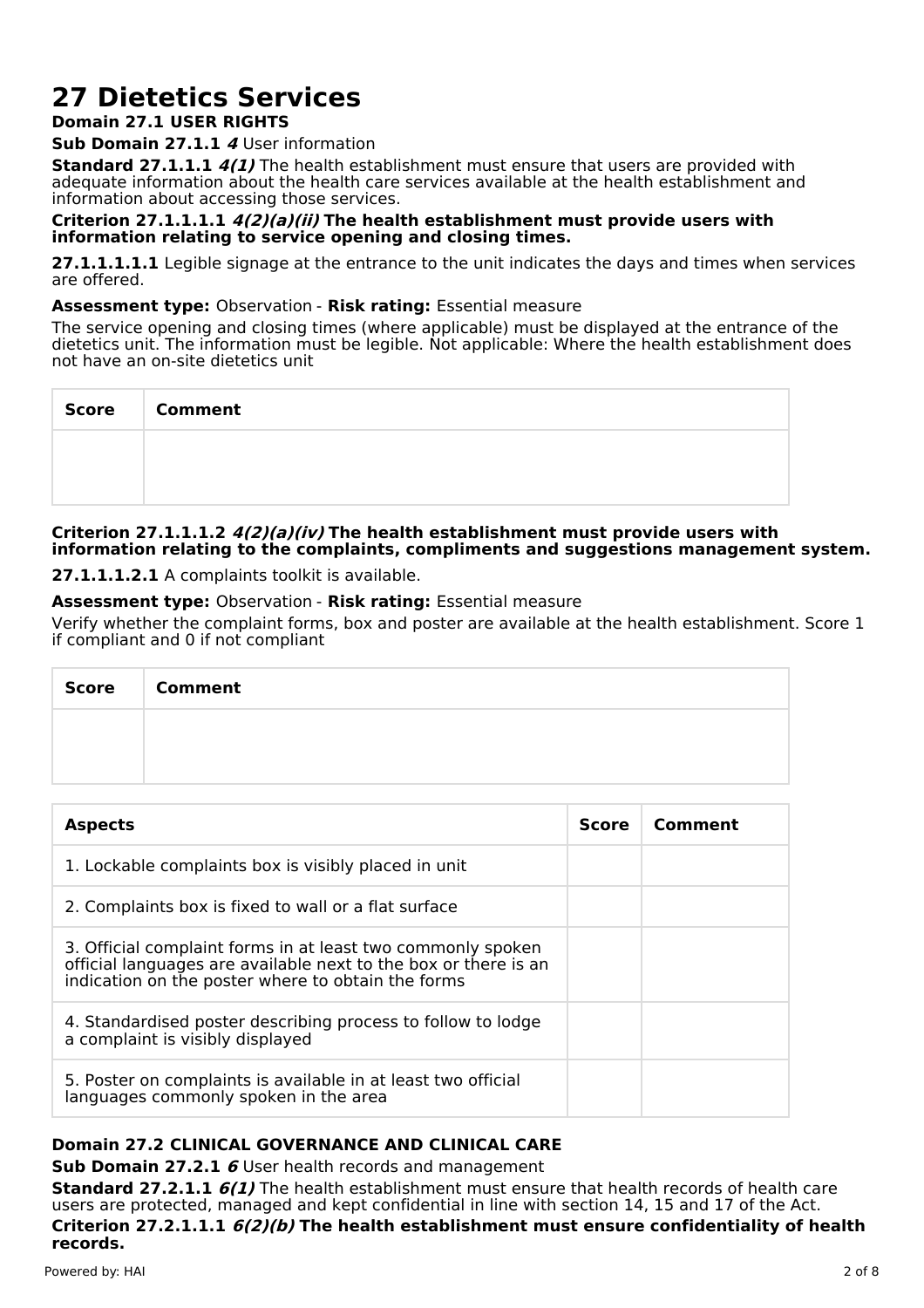# **27.2.1.1.1.1** Confidentiality of health records is maintained.

# **Assessment type:** Observation - **Risk rating:** Essential measure

Observe how user health records are managed in the unit and determine whether unauthorised individuals would be able to access the information in the health records. This includes but not limited to the health records of users admitted to the unit, health records being used for clinical audits or other administrative purposes or health records outside the records storage area or room of the unit for any other reason. Such records should be kept in a manner that safeguards against unauthorised access to the content of the health record. User records may be placed at the foot end of the bed but must not be left open for people to be able to read them when a health care provider is not present. Not applicable: Never

| <b>Score</b> | <b>Comment</b> |
|--------------|----------------|
|              |                |
|              |                |

**Standard 27.2.1.2 6(3)** The health establishment must create and maintain a system of health records of users in accordance with the requirements of section 13 of the Act.

**Criterion 27.2.1.2.1 6(4)(b) The health establishment must record information relating to the examination and health care interventions of users.**

**27.2.1.2.1.1** Users requiring services offered by the dietetics unit have been assessed and treated.

**Assessment type:** Patient record audit - **Risk rating:** Vital measure

Select the user health records for three users in the dietetics unit from the previous three months and verify whether the records include the aspects listed below. Score 1 if the aspect is included and 0 if not included

| <b>Score</b> | <b>Comment</b> |
|--------------|----------------|
|              |                |
|              |                |

#### Unit 1 Healthcare record 1

| <b>Aspects</b>                                                       | <b>Score</b> | Comment |
|----------------------------------------------------------------------|--------------|---------|
| 1. Anthropometric measurement                                        |              |         |
| 2. Biochemical                                                       |              |         |
| 3. Dietary history (Social history / assessment of food<br>security) |              |         |
| 4. Nutritional status                                                |              |         |
| 5. Nutrition Education                                               |              |         |
| 6. Date of each entry                                                |              |         |
| 7. Time of each entry                                                |              |         |
| 8. Each entry is signed.                                             |              |         |
| 9. Full names to accompany signature for each entry.                 |              |         |

#### Unit 2 Healthcare record 2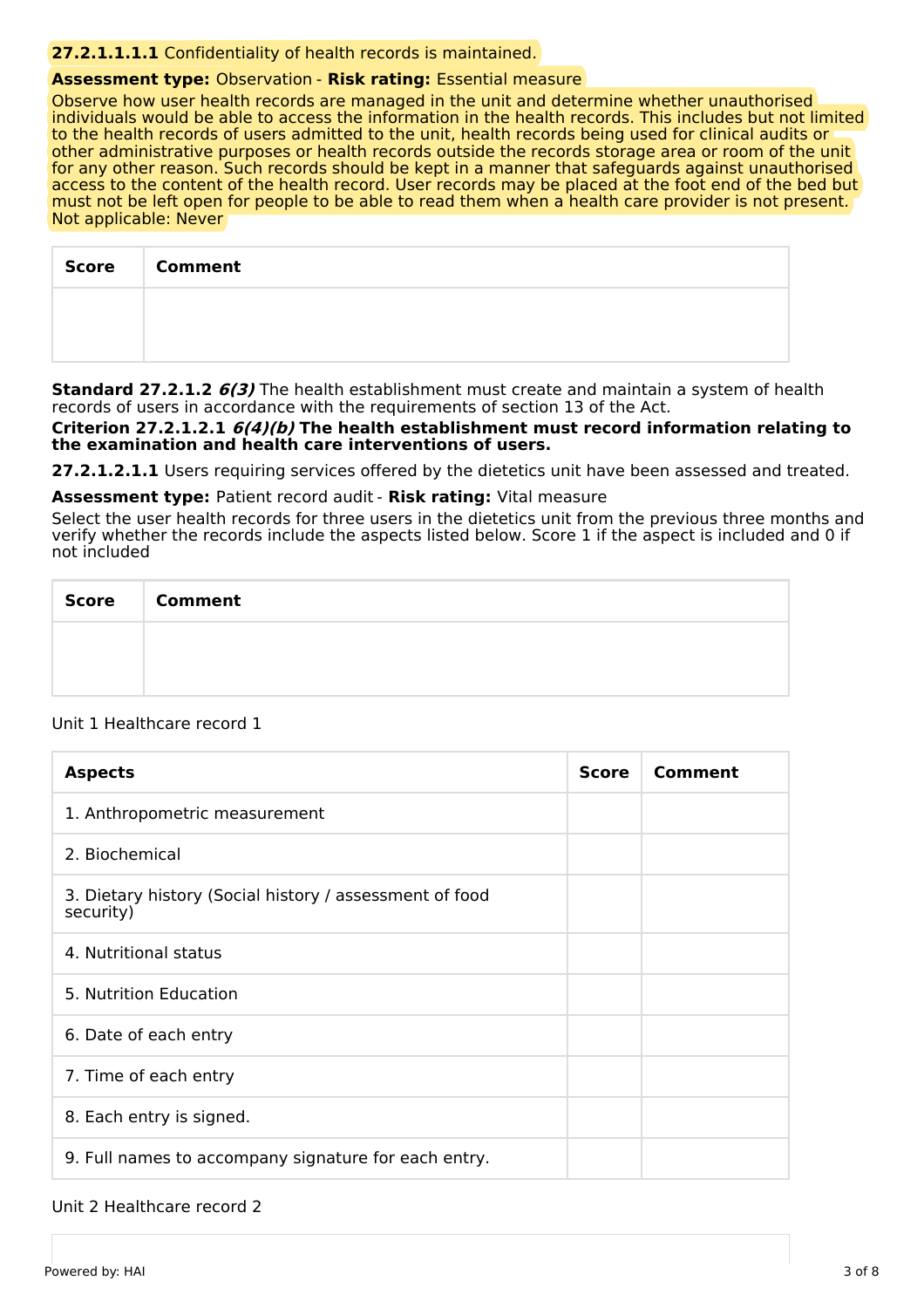| <b>Aspects</b>                                                       | <b>Score</b> | Comment |
|----------------------------------------------------------------------|--------------|---------|
| 1. Anthropometric measurement                                        |              |         |
| 2. Biochemical                                                       |              |         |
| 3. Dietary history (Social history / assessment of food<br>security) |              |         |
| 4. Nutritional status                                                |              |         |
| 5. Nutrition Education                                               |              |         |
| 6. Date of each entry                                                |              |         |
| 7. Time of each entry                                                |              |         |
| 8. Each entry is signed.                                             |              |         |
| 9. Full names to accompany signature for each entry.                 |              |         |

# Unit 3 Healthcare record 3

| <b>Aspects</b>                                                       | <b>Score</b> | Comment |
|----------------------------------------------------------------------|--------------|---------|
| 1. Anthropometric measurement                                        |              |         |
| 2. Biochemical                                                       |              |         |
| 3. Dietary history (Social history / assessment of food<br>security) |              |         |
| 4. Nutritional status                                                |              |         |
| 5. Nutrition Education                                               |              |         |
| 6. Date of each entry                                                |              |         |
| 7. Time of each entry                                                |              |         |
| 8. Each entry is signed.                                             |              |         |
| 9. Full names to accompany signature for each entry.                 |              |         |

**27.2.1.2.1.2** Health care personnel educate users and their caregivers.

**Assessment type:** Patient record audit - **Risk rating:** Essential measure

This relates to treatment that must be repeated at home, e.g. the usage of nutrition supplements and implementation of dietary changes. Documented evidence of user education must be available. Not applicable: Never

| <b>Score</b> | <b>Comment</b> |
|--------------|----------------|
|              |                |
|              |                |

# **Sub Domain 27.2.2 7** Clinical management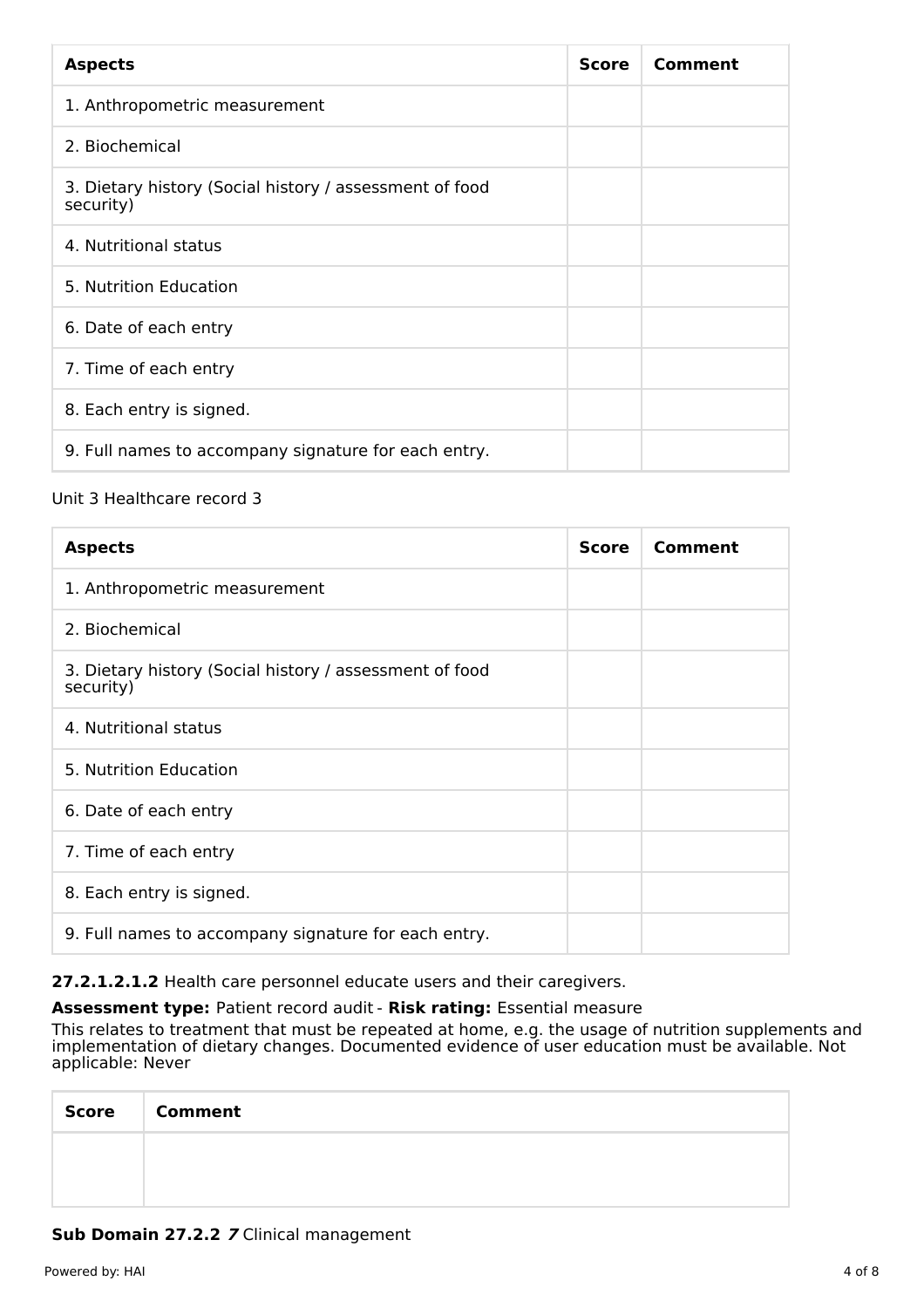**Standard 27.2.2.1 7(1)** The health establishment must establish and maintain clinical management systems, structures and procedures that give effect to national policies and guidelines.

#### **Criterion 27.2.2.1.1 7 Healthcare providers are informed on the health establishment and their specific responsibilities.**

**27.2.2.1.1.1** Health care personnel have been informed about the Standard Operating Procedures of the unit and health establishment.

# **Assessment type:** Document - **Risk rating:** Essential measure

Documented evidence that personnel have been informed about the Standard Operating Procedures of the unit and health establishment must be available. This could include but is not limited to distribution lists which include personnel signatures to indicate they have read and understood the document (which must be dated and signed), proof of attendance at meetings where policies, guidelines ,standard operating procedures are discussed, or similar evidence for electronic distribution. Score 1 if such evidence is available and score 0 if it is not available

| <b>Score</b> | <b>Comment</b> |
|--------------|----------------|
|              |                |
|              |                |

| <b>Aspects</b>                                 | Score | Comment |
|------------------------------------------------|-------|---------|
| 1. Management of dietetics user health records |       |         |
| 2. Confidentiality of user health records      |       |         |

**Standard 27.2.2.2 7(2)** (b) A health establishment must establish and maintain systems, structures and programmes to manage clinical risk.

#### **Criterion 27.2.2.2.1 7 The health establishment implements process to ensure environmental cleanliness.**

**27.2.2.2.1.1** All work completed is verified by the cleaning supervisor or delegated health care personnel.

#### **Assessment type:** Document - **Risk rating:** Essential measure

Daily inspections will ensure the cleanliness of the unit. The person responsible for overseeing the cleaning service must inspect the unit daily to confirm that cleaning has been carried out according to the schedule and that all areas attended to have been effectively cleaned. Monitoring tools (including, but not limited to, checklists/tick sheets) listing all cleaning tasks must be completed for each room or area. Not applicable: Never

| Score | <b>Comment</b> |
|-------|----------------|
|       |                |
|       |                |

# **27.2.2.2.1.2** The unit is observed to be clean.

# **Assessment type:** Observation - **Risk rating:** Vital measure

Inspector to observe general cleanliness of the unit including but not limited to whether the unit is free of dirt, dust and stains. Not applicable: Never

| <b>Score</b> | <b>Comment</b> |
|--------------|----------------|
|              |                |
|              |                |

**Sub Domain 27.2.3 8** Infection prevention and control programmes

**Standard 27.2.3.1 8(1)** The health establishment must maintain an environment, which minimises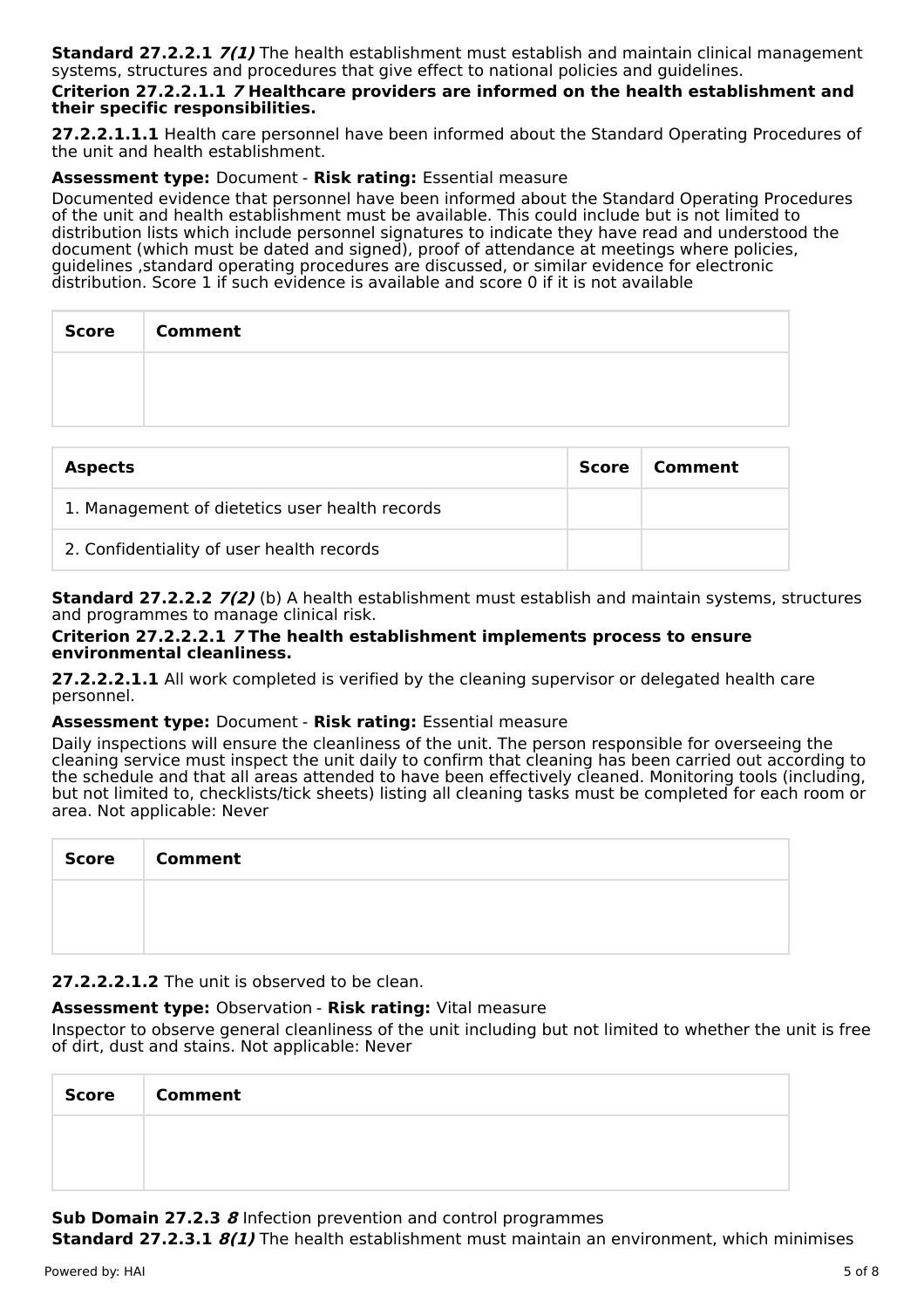the risk of disease outbreaks, the transmission of infection to users, health care personnel and visitors. **Criterion 27.2.3.1.1 8(2)(a) The health establishment must ensure that there are hand washing facilities in every service area.**

**27.2.3.1.1.1** Hand washing facilities are available in the dietetics unit.

**Assessment type:** Observation - **Risk rating:** Vital measure

Assess the hand washing facilities for the items listed below. Score 1 if the item is available and 0 if not available

| <b>Score</b> | <b>Comment</b> |
|--------------|----------------|
|              |                |
|              |                |

| <b>Aspects</b>                                                                                                                                                                                                                                                               | <b>Score</b> | Comment |
|------------------------------------------------------------------------------------------------------------------------------------------------------------------------------------------------------------------------------------------------------------------------------|--------------|---------|
| 1. Hand washing basin. Explanatory note: The basin must not<br>be blocked, broken, have deep cracks causing leaking of<br>water, or have hairline cracks.                                                                                                                    |              |         |
| 2. Poster on correct hand washing technique                                                                                                                                                                                                                                  |              |         |
| 3. Poster on correct use of alcohol- based hand rub.<br>Explanatory note: Posters must be placed at strategic places<br>and above alcohol dispensers in the unit as stipulated in<br>page 33 of Practical Manual for Implementation of IPC<br>Strategic framework March 2020 |              |         |
| 4. Taps                                                                                                                                                                                                                                                                      |              |         |
| 5. Running water                                                                                                                                                                                                                                                             |              |         |
| 6. Wall mounted soap dispenser                                                                                                                                                                                                                                               |              |         |
| 7. Plain liquid soap                                                                                                                                                                                                                                                         |              |         |
| 8. Paper towels                                                                                                                                                                                                                                                              |              |         |
| 9. Paper towel dispenser                                                                                                                                                                                                                                                     |              |         |
| 10. Bin                                                                                                                                                                                                                                                                      |              |         |
| 11. Alcohol based hand rub. Explanatory note: Item does not<br>necessarily have to be in the hand washing basin/facility<br>area.                                                                                                                                            |              |         |

# **Domain 27.3 CLINICAL SUPPORT SERVICES**

**Sub Domain 27.3.1 13** Medical equipment

**Standard 27.3.1.1 13(1)** Health establishments must ensure that the medical equipment is available and functional in compliance with the law.

#### **Criterion 27.3.1.1.1 13(2)(b) The health establishment must ensure that equipment is in accordance with the essential equipment list in all clinical service areas.**

**27.3.1.1.1.1** Medical equipment and materials are available.

#### **Assessment type:** Observation - **Risk rating:** Essential measure

Verify whether the unit has the equipment listed below. Score 1 if the item is available and 0 if not available. NB: This equipment can be available in the triage station or consulting rooms.

| <b>Score</b><br>Comment |
|-------------------------|
|-------------------------|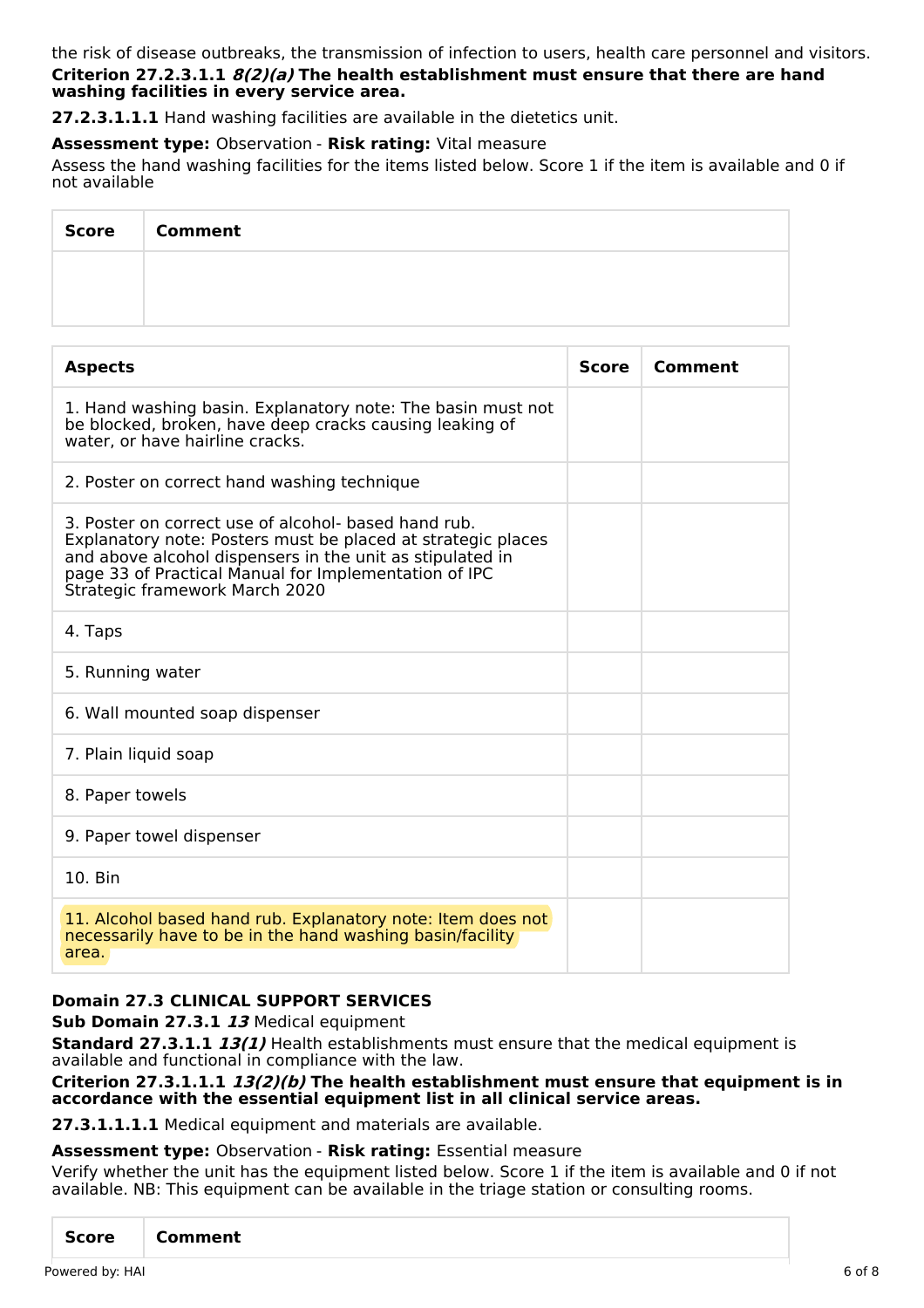| <b>Score</b> | Comment |
|--------------|---------|
|              |         |
|              |         |
|              |         |
|              |         |
|              |         |
|              |         |
|              |         |
|              |         |
|              |         |
|              |         |

# **Domain 27.4 GOVERNANCE AND HUMAN RESOURCES**

**Sub Domain 27.4.1 20** Occupational health and safety

**Standard 27.4.1.1** *20(1)* The health establishment must comply with the requirements of the Occupational Health and Safety Act, 1993.

**Criterion 27.4.1.1.1 20(2)(b) Awareness of safety and security issues must be promoted**

**27.4.1.1.1.1** The emergency evacuation plan is prominently displayed.

**Assessment type:** Observation - **Risk rating:** Essential measure

The evacuation plan must include but is not limited to route/directions to be followed during evacuation, emergency exits and assembly point(s). This must be visibly displayed. Not applicable: Never

| Score | <b>Comment</b> |
|-------|----------------|
|       |                |
|       |                |

**27.4.1.1.1.2** The healthcare personnel are familiar with the emergency evacuation procedure

**Assessment type:** Staff interview - **Risk rating:** Essential measure

Interview three health care personnel to establish whether they are able to explain the evacuation procedure as illustrated in the evacuation plan. Score 1 if they explain the procedure as illustrated in the evacuation plan and 0 if not. Where no evacuation plan is available, this measure must be scored  $\Omega$ .

| <b>Score</b> | <b>Comment</b> |
|--------------|----------------|
|              |                |
|              |                |

|  | <b>Aspects</b> | Score | Comment |
|--|----------------|-------|---------|
|--|----------------|-------|---------|